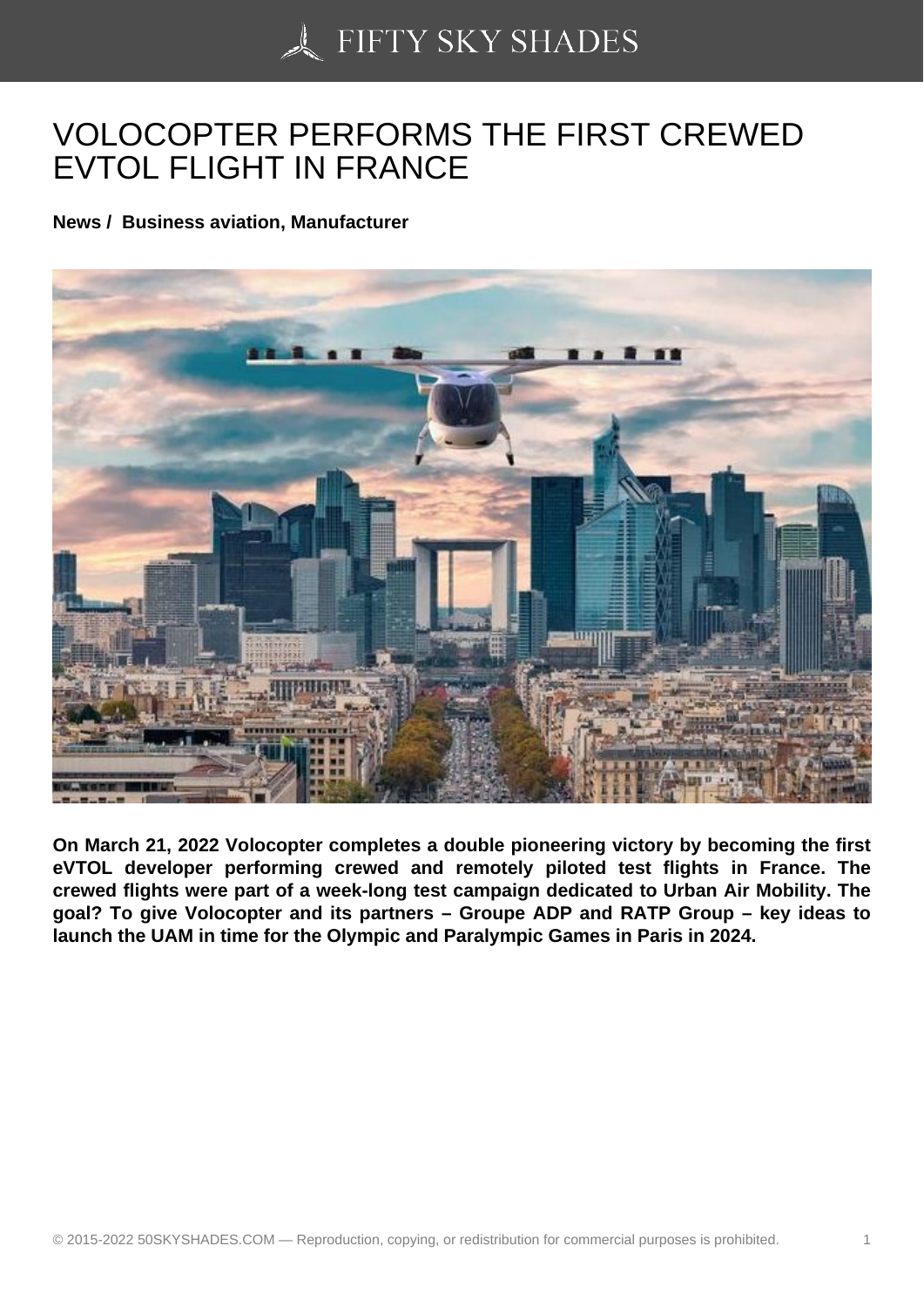

**Volocopter's full-scale prototype, the 2X, has already been used for successful test flights at Pontoise airfield, northwest of Paris, to measure the aircraft's noise emissions. Volocopter partners will use this data to shape the future of urban air mobility in Paris and the Paris region.**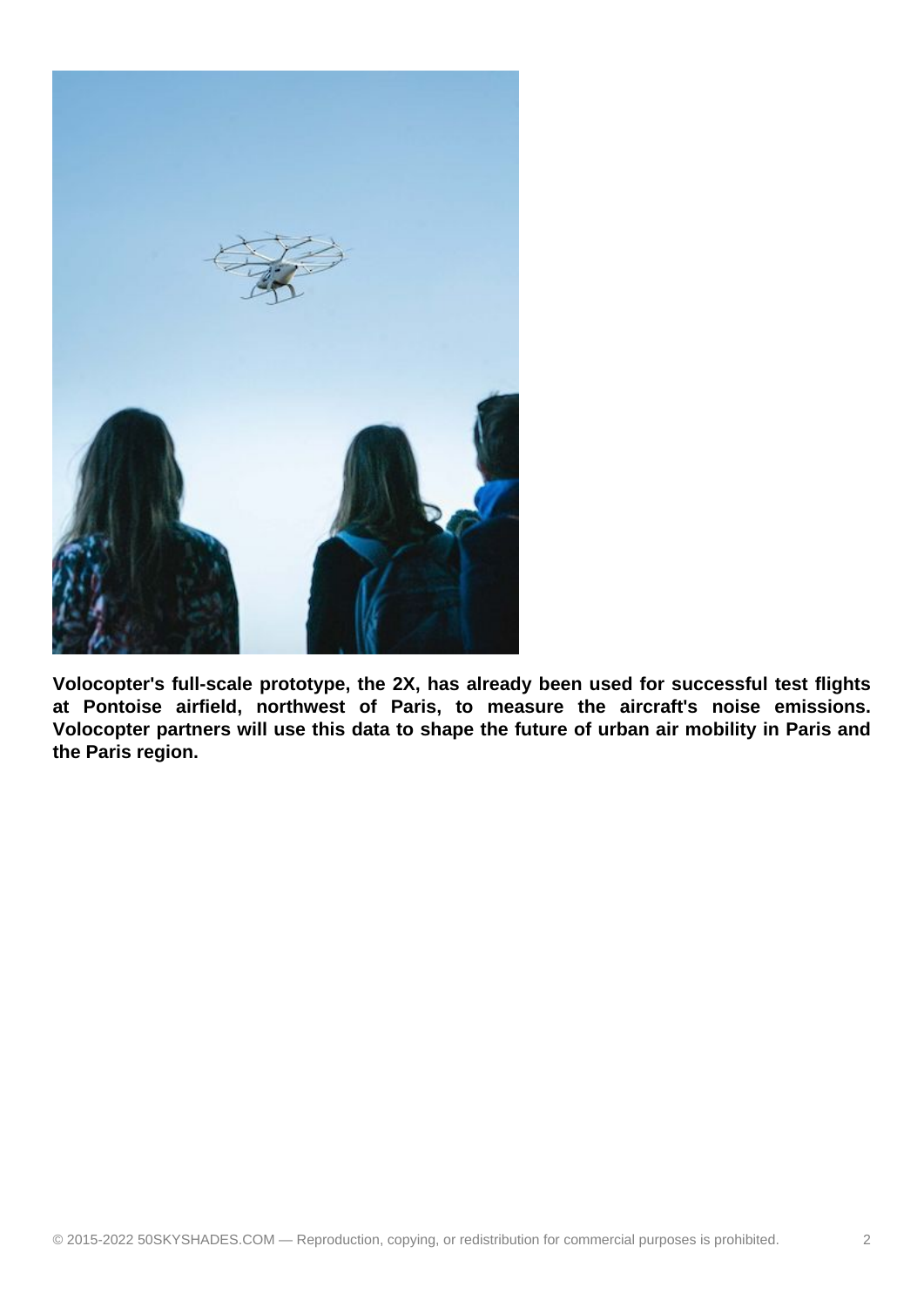

**"We demonstrated our pioneering power once again here in Paris," said Christian Bauer, Commercial Director of Volocopter. "By flying our aircraft in a manned configuration within an airport in Paris, we are directly proving to one of our launch cities that our aircraft will be a practical complement for airport-to-city connections. "**

**Volocopter flew its electric vertical take-off and landing aircraft for the first time in France during the Paris Air Forum held in June 2021. Together with its partners, the company is preparing for commercial launch within 2 or next 3 years.**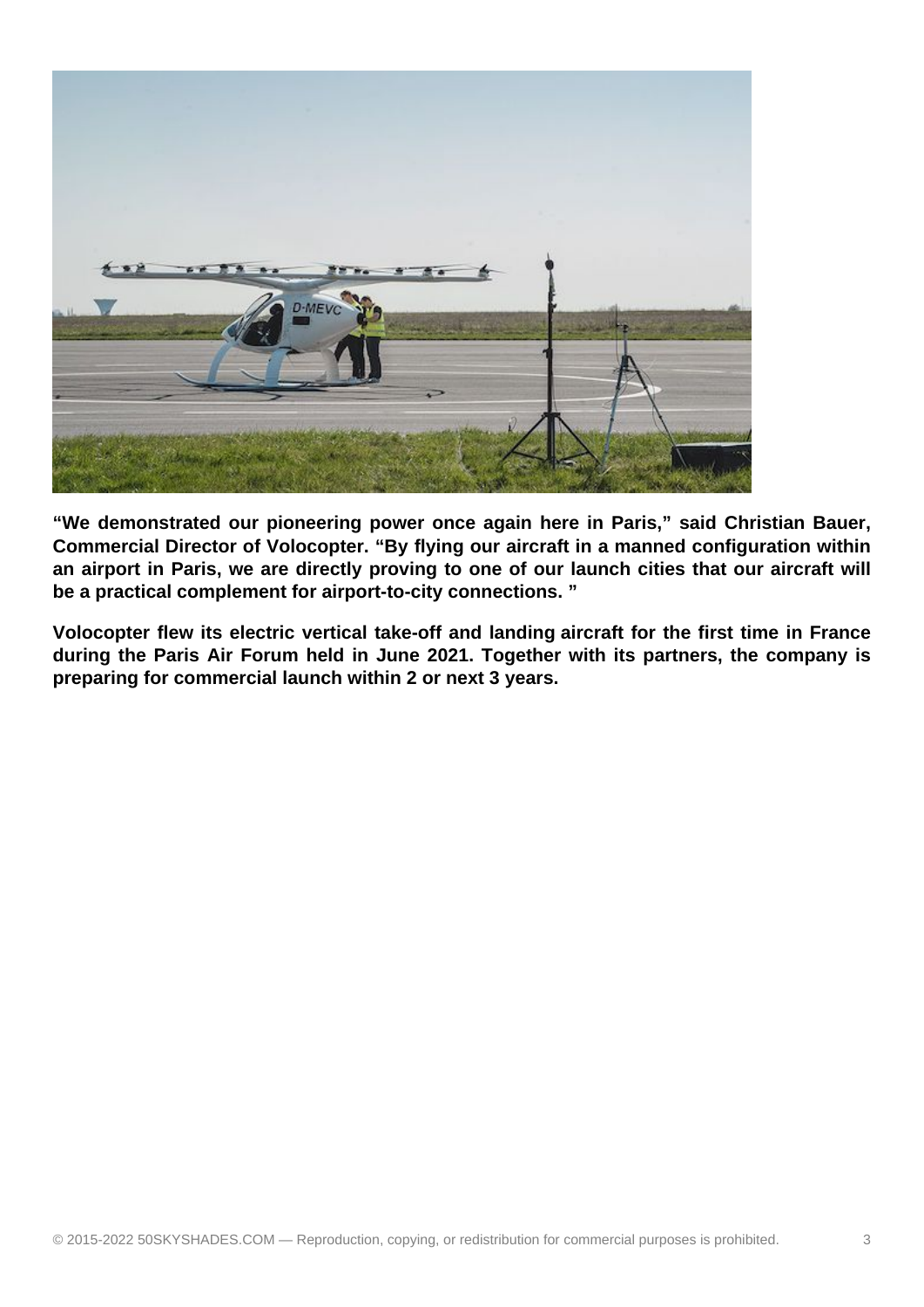

UAM refers to a subcategory of Advanced Air Mobility and how advanced aircraft can operate within and around cities. Seen as a complement to existing transport options, UAM supports the development of environmentally friendly mobility solutions and will offer cities around the world a unique combination of urban multimodal transport systems.

The UAM test environment at Pontoise aerodrome responds directly to the challenges of this new form of mobility by evaluating the use of the UAM solution, its acceptability, regulations, technologies and industrialization. In addition, the aerodrome offers a real and secure aeronautical environment in a suburban area, 35 km northwest of Paris.